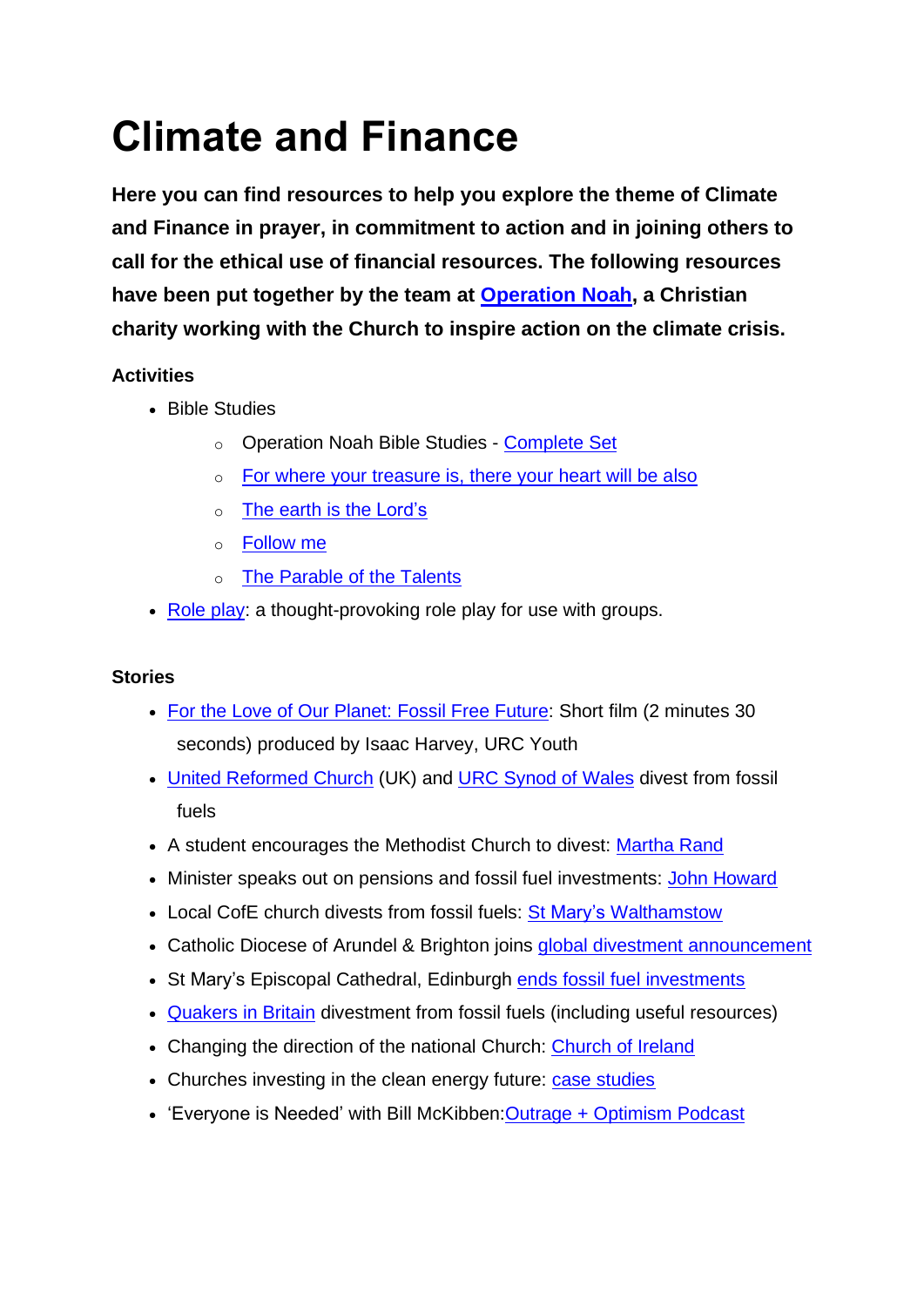**Prayers:** for particular times in services (intercession, adoration, confession, dedication) or for individual prayer.

**Prayer for ethical Investment** (adapted from a prayer by Lya Vollering):

Dear Lord, we belong to you. All that we are and have is yours.

Help us to safeguard all that you have given into our care.

Pour out the power of your love, that we may protect all that is vulnerable: Mother Earth and all her creatures.

Send your Holy Spirit to those of us who have been given the responsibility over money and resources.

Help us to invest wisely in all that nourishes and protects, harming no one. Encourage us, we pray, in our struggle for justice, love and peace. Amen

#### [Laudato](https://www.laudatosi.org/pope-francis/a-prayer-for-the-earth/) Si Prayer

**[Ecological](https://www.pathwaystogod.org/my-prayer-life/examen/ecological-examen) Examen** by Joseph Carver SJ

- All creation reflects the beauty and blessing of God's image. Where was I most aware of this today?
- Can I identify how I made a conscious effort to care for God's creation during this day?
- What challenges or joys do I experience as I recall my care for creation?
- How can I repair breaks in my relationship with creation, in my unspoken sense of superiority?
- As I imagine tomorrow, I ask for the grace to see the Incarnate Christ in the dynamic interconnectedness of all creation.

**Hymns and songs** – which fit with the theme and can be used in individual or corporate worship.

- [Earth](https://www.youtube.com/watch?v=5KtH9PLc7NI) Song
- This Place Is a [Shelter](https://www.youtube.com/watch?v=Z4p_s88-4ZI)
- All [Creatures](https://www.youtube.com/watch?v=E5wDbgHP4-A) of our God and King
- Deep [Peace](https://www.youtube.com/watch?v=_1OAZR4Avs0)
- Be Thou My [Vision](https://www.youtube.com/watch?v=p9dLsd3-4QU)
- God of all [Creation](https://www.youtube.com/watch?v=1RgM3SA1xgE)
- We Are The [Tenants](https://www.youtube.com/watch?v=IKoeCe57_j4) of the King

**Videos** – for use in services or sharing online:

- For the Love of Our [Planet:](https://www.youtube.com/watch?v=PN9SwXlFSRM) Fossil Free Future: produced by Isaac Harvey, URC Youth
- [DivestInvest:](https://www.youtube.com/watch?v=Az8sgRVgc6c) a moral imperative
- Create a brighter future today: **global divestment [announcement](https://youtu.be/12OVuRikGGA)**
- [Archbishop](http://www.youtube.com/watch?v=SR-xBzs09D8) Desmond Tutu on divestment